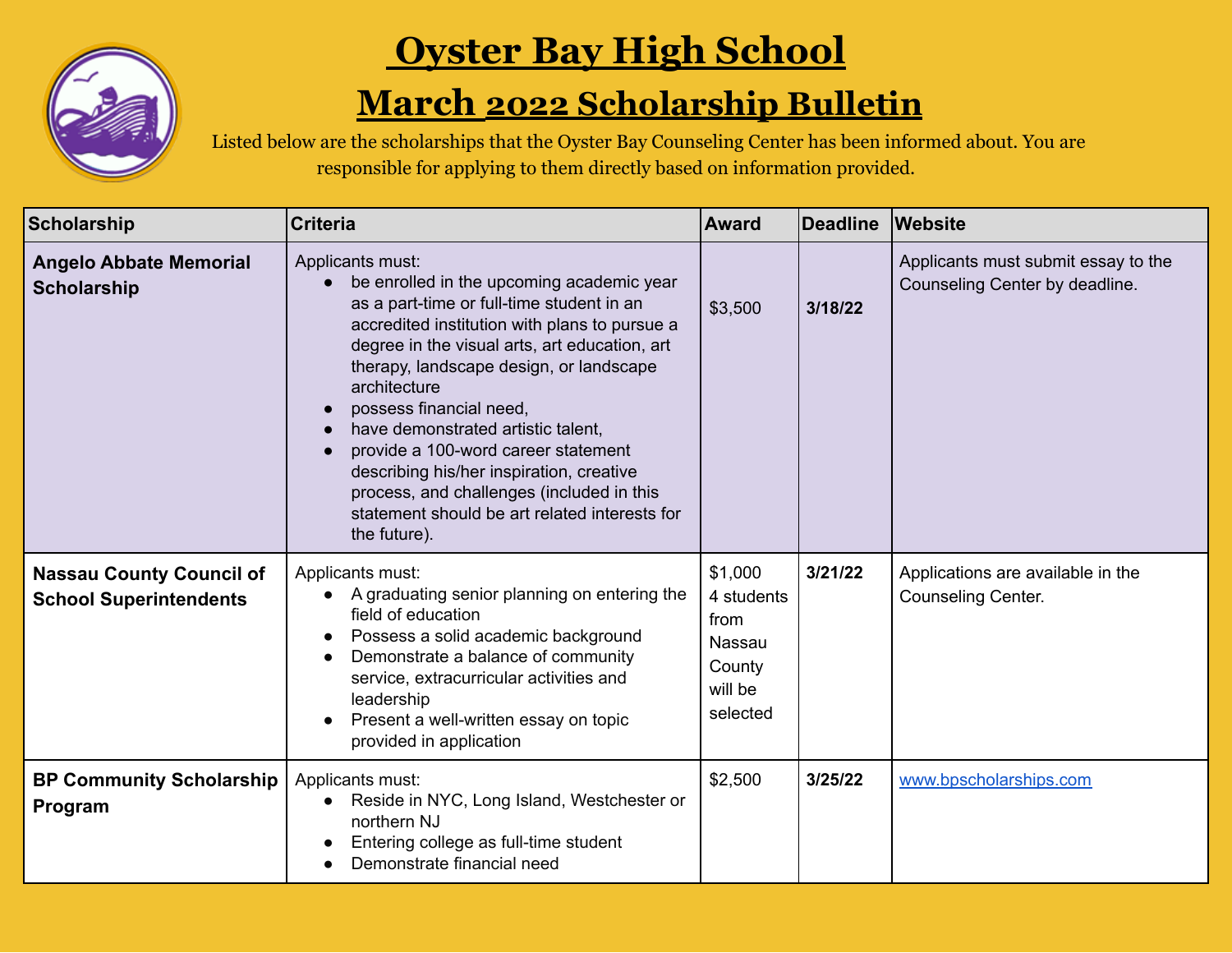| <b>The Friends of OBHS</b><br><b>Performing Arts Center</b><br><b>Band</b><br><b>Chorus</b><br><b>Theater</b><br><b>Technical Theater</b><br>Art | Applicants must:<br>submit an essay that expresses their passion<br>for the specific area they are applying for:<br>band, chorus, theater, technical theater or<br>art. The essay should highlight their<br>accomplishments in this area and how<br>participating in this area has shaped their<br>high school experience. | \$250 | 3/26/22 | Applicants must submit essay to the<br>Counseling Center by deadline.                                                                   |
|--------------------------------------------------------------------------------------------------------------------------------------------------|----------------------------------------------------------------------------------------------------------------------------------------------------------------------------------------------------------------------------------------------------------------------------------------------------------------------------|-------|---------|-----------------------------------------------------------------------------------------------------------------------------------------|
| <b>OBENTA Academic Award</b>                                                                                                                     | Applicants must:<br>submit a completed application<br>write an essay using the prompt: Which<br>class during your time at Oyster Bay HS<br>was most influential to your education?<br>Why?                                                                                                                                 | \$500 | 3/26/22 | Applications are available in the<br><b>Counseling Center.</b><br>Applicants must submit essay to the<br>Counseling Center by deadline. |
| <b>OBENTA Art Award</b>                                                                                                                          | Applicants must:<br>submit a completed application<br>$\bullet$<br>write an essay using the prompt: How has<br>your study in the field of art shaped your<br>view of the world?                                                                                                                                            | \$500 | 3/26/22 | Applications are available in the<br>Counseling Center.<br>Applicants must submit essay to the<br>Counseling Center by deadline.        |
| <b>OBENTA Athletic Award</b>                                                                                                                     | Applicants must:<br>submit a completed application<br>write an essay using the prompt: What<br>lessons from the playing field have you<br>taken and applied to your everyday life?                                                                                                                                         | \$500 | 3/26/22 | Applications are available in the<br><b>Counseling Center.</b><br>Applicants must submit essay to the<br>Counseling Center by deadline. |
| <b>OBENTA Music Award</b>                                                                                                                        | Applicants must:<br>Submit a completed application<br>write an essay using the prompt: How has<br>your study of music changed you as a<br>person? What have you gotten out of<br>your study of music?                                                                                                                      | \$500 | 3/26/22 | Applications are available in the<br><b>Counseling Center.</b><br>Applicants must submit essay to the<br>Counseling Center by deadline. |
| <b>OBHS Kathi Reilly</b><br><b>Scholarship</b>                                                                                                   | Awarded in honor of retired HS English Teacher,<br>Kathi Reilly.<br>Applicants must:                                                                                                                                                                                                                                       | \$150 | 3/26/22 | Applicants must submit essay to the<br>Counseling Center by deadline.                                                                   |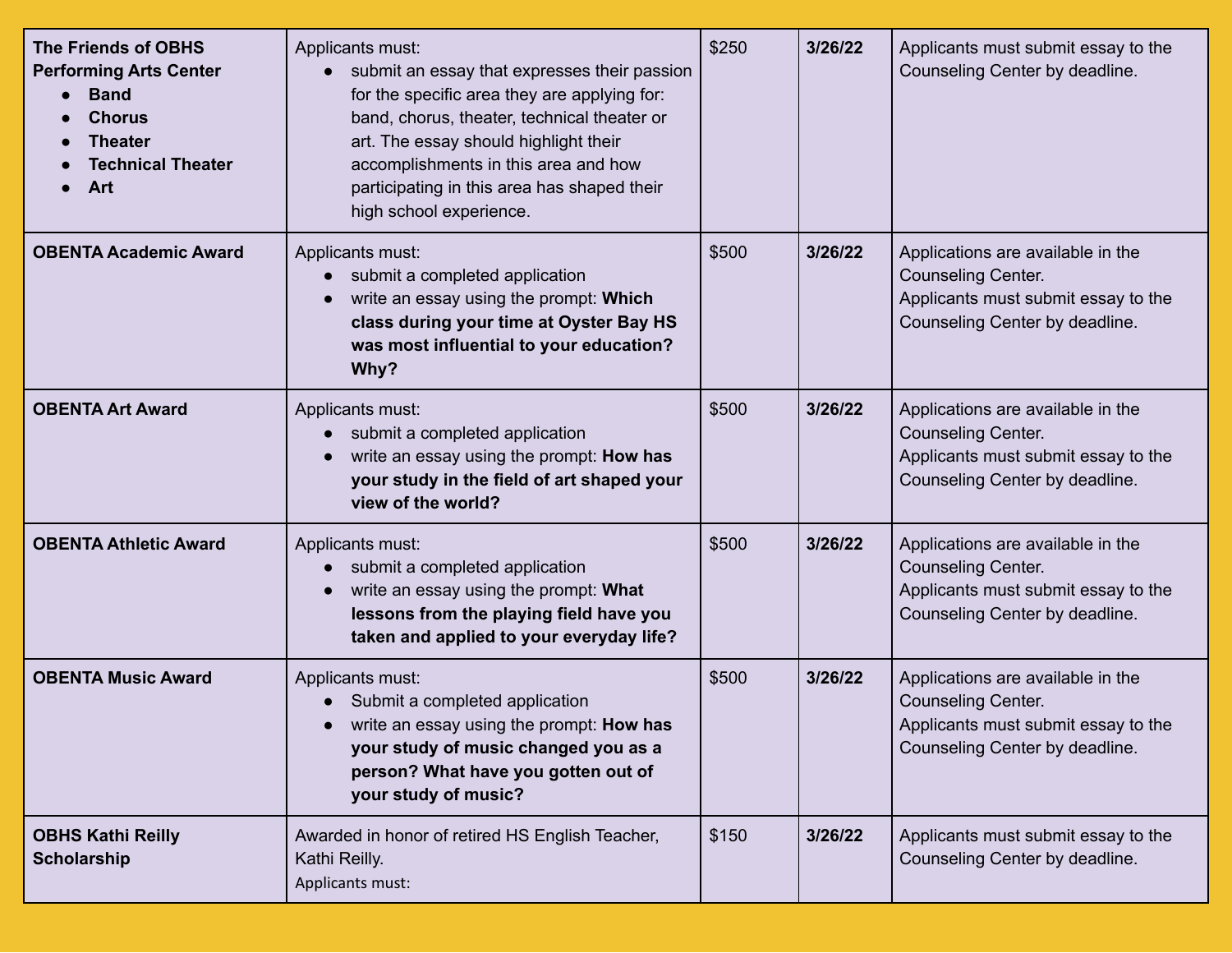|                                                             | Submit a college essay that you are proud of and<br>$\bullet$<br>a reflection explaining why you are proud of it.<br>Explain how your work on the selected essay<br>$\bullet$<br>impacted how you think about writing.                                                                                                                                                                                                                                                                                                                                                                                  |       |         |                                                                                                              |
|-------------------------------------------------------------|---------------------------------------------------------------------------------------------------------------------------------------------------------------------------------------------------------------------------------------------------------------------------------------------------------------------------------------------------------------------------------------------------------------------------------------------------------------------------------------------------------------------------------------------------------------------------------------------------------|-------|---------|--------------------------------------------------------------------------------------------------------------|
| <b>OBHS Quill &amp; Scroll</b><br><b>Scholarship</b>        | The Quill and Scroll Award is given to acknowledge<br>superior work in school publications such as The<br>Harbour Voice, Agapae, and Yearbook.<br>Applicants must:<br>complete the following task: Write an essay<br>detailing your role on The Harbour Voice,<br>Agapae, and/or Yearbook.                                                                                                                                                                                                                                                                                                              | \$500 | 3/26/22 | Applicants must submit essay to the<br>Counseling Center by deadline.                                        |
| <b>OBHS Rosemary Crawford</b><br><b>English Scholarship</b> | The Rosemary Crawford English Award is given in<br>memory of high school English teacher Rosemary<br>Crawford. The award is presented to a student who<br>produces an exemplary research paper.<br>Applicants must complete the following tasks and hand it<br>in to the Counseling Center by the deadline<br>1. Submit the research paper you have written in<br>$\bullet$<br>high school that best demonstrates your potential<br>2. Submit a reflection, evaluating the paper and<br>$\bullet$<br>describing how it demonstrates your growth.                                                        | \$500 | 3/26/22 | Applicants must submit essay to the<br>Counseling Center by deadline.                                        |
| <b>OBHS Fine Arts Scholarship</b>                           | Applicants must:<br>Be majoring in art upon graduation from the<br>Oyster Bay High School<br>Demonstrate proficiency in a variety of artistic<br>mediums<br>Have a demonstrated track record of leadership<br>within the fine arts department<br>Be involved in all aspects of the fine arts<br>department including participating in fine art<br>extracurricular activities and volunteering time to<br>support the fine art department<br>Write an essay describing their love for art and<br>highlight their artistic achievement in the fine<br>arts over the course of their high school<br>career | \$500 | 3/26/22 | Applications must be submitted to Mr.<br>Femino, Supervisor of Fine and<br>Performing Arts, by the deadline. |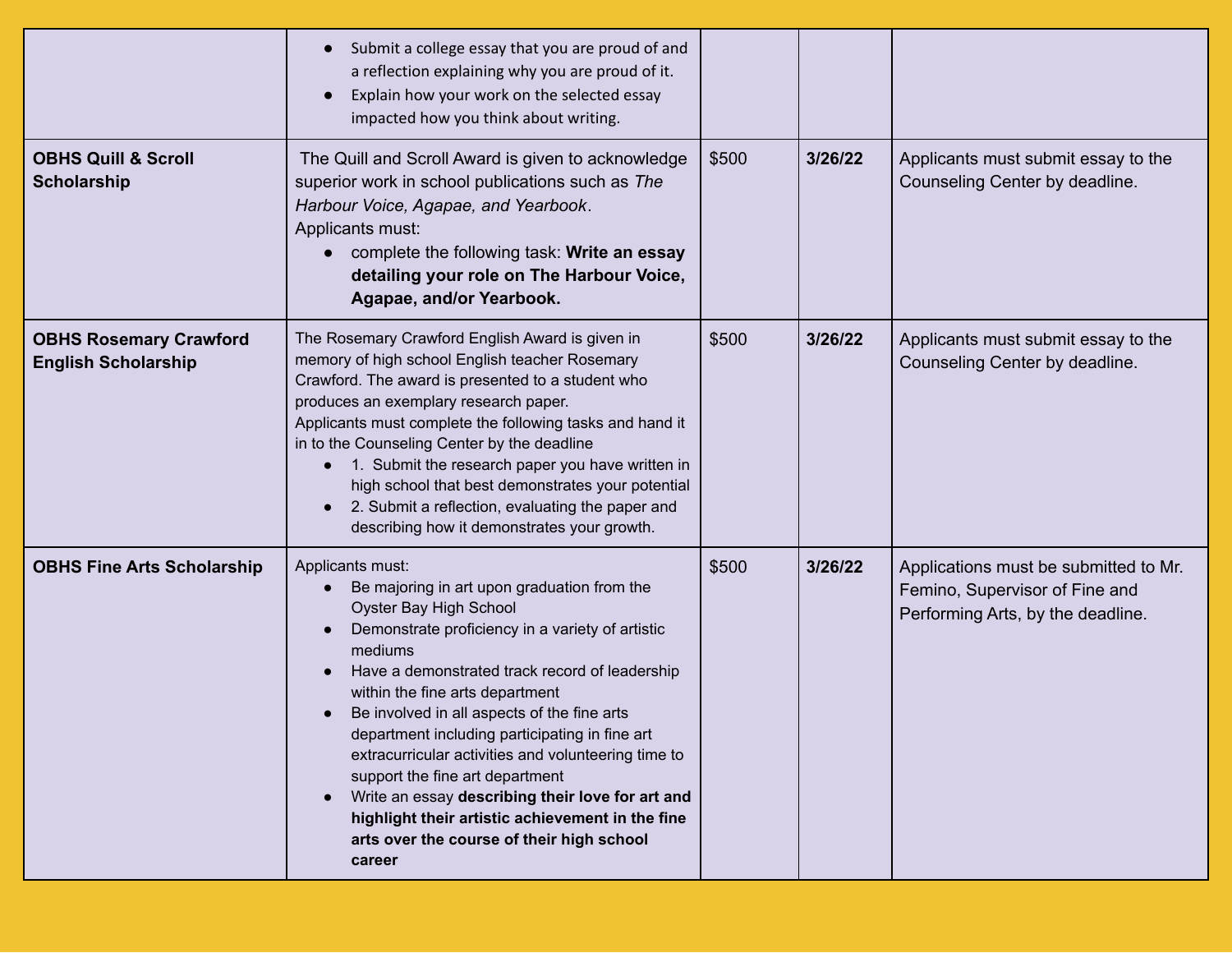| <b>OBHS Richard M. Conklin</b><br><b>Award</b>                                                | Applicants must:<br>Demonstrate proficiency on their primary<br>instrument/voice<br>Have a demonstrated track record of leadership<br>within the music department<br>Be involved in all aspects of the music<br>department including performing in multiple<br>ensembles, participating in its extracurricular<br>activities and volunteering time to support the<br>music department.<br>write an essay describing their love of music<br>and highlight their musical accomplishments<br>over the course of their high school career. | \$500      | 3/26/22 | Applications must be submitted to Mr.<br>Femino, Supervisor of Fine and<br>Performing Arts, by the deadline. |
|-----------------------------------------------------------------------------------------------|----------------------------------------------------------------------------------------------------------------------------------------------------------------------------------------------------------------------------------------------------------------------------------------------------------------------------------------------------------------------------------------------------------------------------------------------------------------------------------------------------------------------------------------|------------|---------|--------------------------------------------------------------------------------------------------------------|
| <b>OBHS Donald H. Luckenbill</b><br><b>Music Scholarship</b>                                  | Applicants must:<br>participate in the music program at OBHS for all<br>$\bullet$<br>four years of high school<br>participate in additional music ensembles when<br>possible<br>have a demonstrated record of contribution to the<br>music department.<br>submit an essay and the topic is: How did your<br>musical experience at OB impact your<br>education?                                                                                                                                                                         | \$500      | 3/26/22 | Applications must be submitted to Mr.<br>Femino, Supervisor of Fine and<br>Performing Arts, by the deadline. |
| <b>Jackie Trezza Memorial</b><br><b>Scholarship</b>                                           | Applicants must:<br>be planning to pursue a degree in education<br>submit an essay on the topic: Why education?                                                                                                                                                                                                                                                                                                                                                                                                                        | <b>TBD</b> | 3/26/22 | Applicants must submit essay to the<br>Counseling Center by deadline.                                        |
| <b>Italian American Citizens Club</b><br>of Oyster Bay- Student<br><b>Athlete Scholarship</b> | Applicants must:<br>participate in high school sports<br>$\bullet$<br>Plan to continue education<br>Complete the application<br>write an essay on the topic: <b>How have sports</b><br>helped you develop as a person?<br>The essay must have a cover sheet with name,<br>address & phone number                                                                                                                                                                                                                                       | <b>TBD</b> | 3/26/22 | Submit an essay to the Counseling<br>Center by deadline.                                                     |
| <b>Italian American Citizens Club</b><br>of Oyster Bay- Academic<br><b>Scholarship</b>        | Applicants must:<br>plan to continue their education                                                                                                                                                                                                                                                                                                                                                                                                                                                                                   | <b>TBD</b> | 3/26/22 | Submit to the Counseling Center by<br>deadline.                                                              |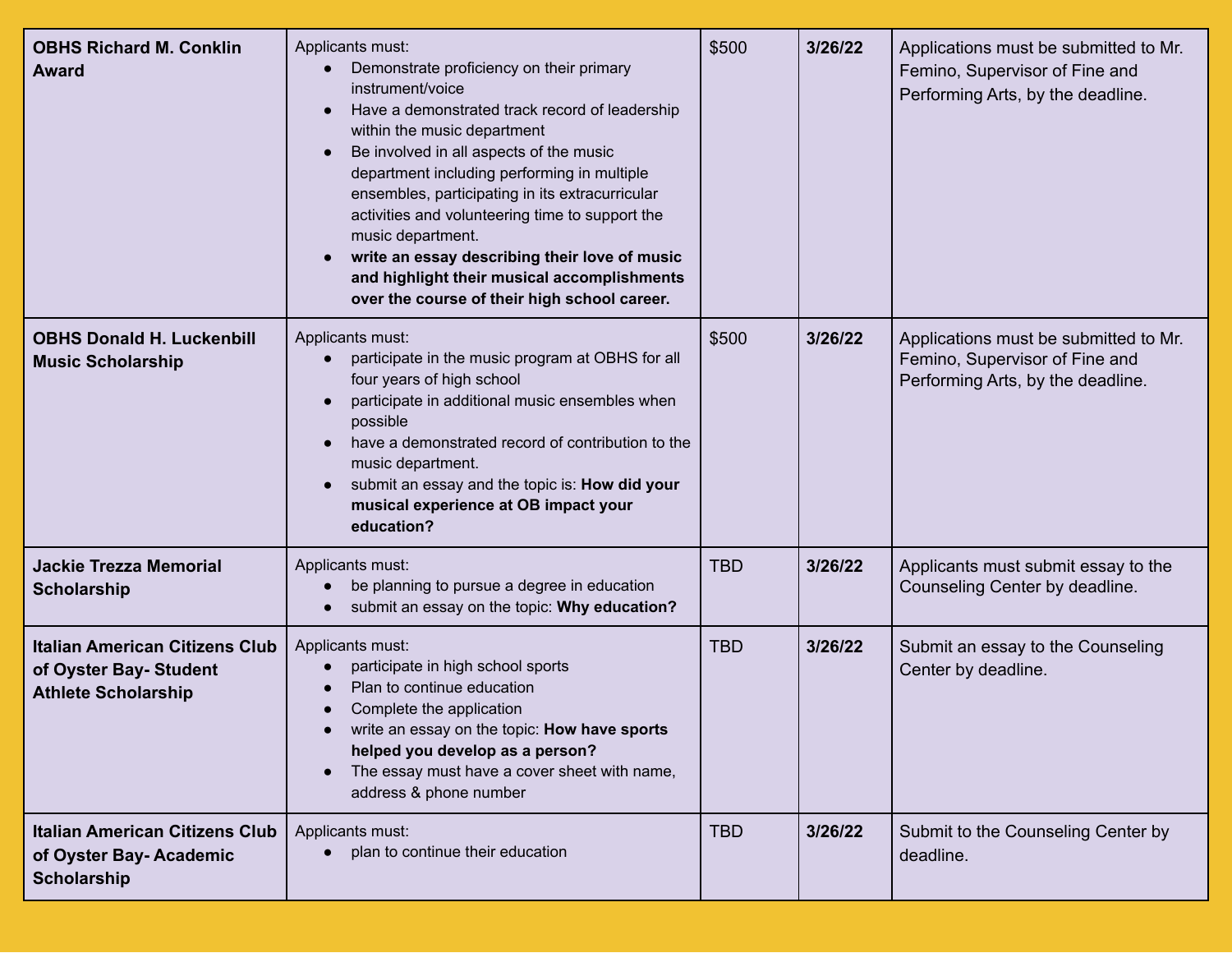|                                                                                                                | submit a typed essay on the topic: Tell us about<br>$\bullet$<br>an Italian person who has had an impact on<br>your life<br>The essay must have a cover sheet with name,<br>address & phone number                                                                                                                                                                                                                                                                            |            |         |                                                          |
|----------------------------------------------------------------------------------------------------------------|-------------------------------------------------------------------------------------------------------------------------------------------------------------------------------------------------------------------------------------------------------------------------------------------------------------------------------------------------------------------------------------------------------------------------------------------------------------------------------|------------|---------|----------------------------------------------------------|
| <b>Italian American Citizens Club</b><br>of Oyster Bay - Jeffrey Gier Jr.<br><b>Music Memorial Scholarship</b> | Applicants must:<br>Participate in chorus or band at OBHS<br>$\bullet$<br>Plan to continue education<br>Submit an essay on the topic: How chorus<br>and/or band has had an impact on some<br>aspect of your life.<br>The essay must have a cover sheet with name,<br>address & phone number                                                                                                                                                                                   | <b>TBD</b> | 3/26/22 | Submit an essay to the Counseling<br>Center by deadline. |
| <b>OBENAR Christopher</b><br><b>Ciafardini Scholarship</b>                                                     | This scholarship honors a senior committed to the fields<br>of Business and/or Economics.<br>Applicants must:<br>submit a typed essay on the topic: "Describe<br>your desire to learn the essentials of<br><b>Business and/or Economics, mentioning</b><br>examples of influential figures in the field<br>whom you admire. Expand upon how the<br>general welfare of society can be promoted<br>through admirable business practices and<br>economic solutions."             | \$400      | 3/26/21 | Submit an essay to the Counseling<br>Center by deadline. |
| <b>OBENAR Wade Green</b><br><b>Scholarship</b>                                                                 | This scholarship honors a senior committed to the field of<br><b>Computer Technology.</b><br>Applicants must:<br>submit a typed essay on the topic: "Describe<br>your passion for computer technology and<br>your personal history in solving technology<br>problems that have presented themselves to<br>you. Also, explain how one's knowledge is<br>amplified by studying technology at higher<br>levels of education in the company of other<br>like-minded individuals." | \$400      | 3/26/21 | Submit an essay to the Counseling<br>Center by deadline. |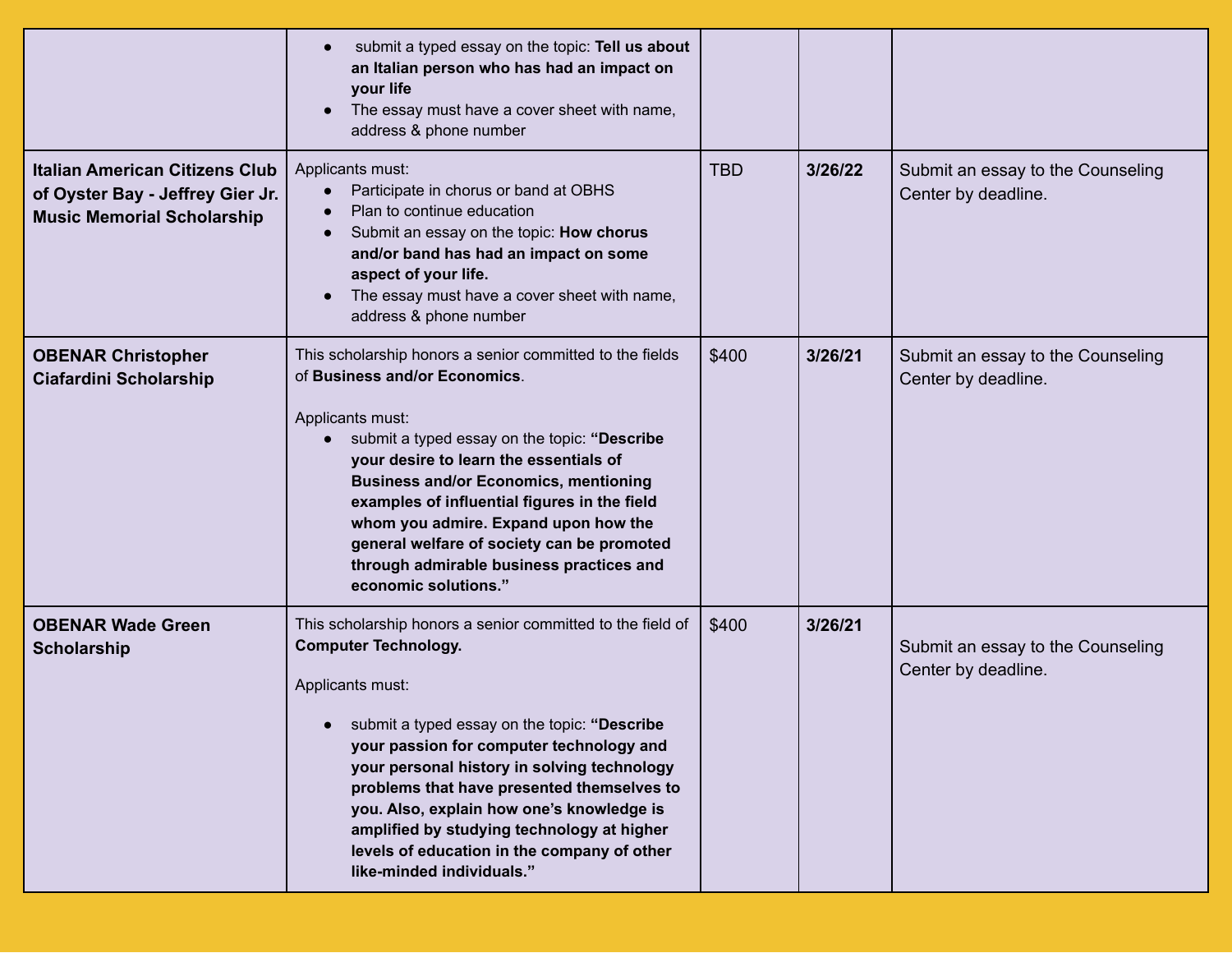| <b>OBENAR Brooke Jackman</b><br><b>Scholarship</b>       | This scholarship honors a senior committed to the field of<br><b>Counseling/Social Work.</b><br>Applicants must:<br>submit a typed essay on the topic: "Describe<br>your own personal desire to enter the field of<br><b>Counseling/Social Work and how you were</b><br>inspired to choose this field. Give examples<br>of notable persons in the field whom you<br>admire and the philosophies they espouse."                                                                                                                              | \$400 | 3/26/21 | Submit an essay to the Counseling<br>Center by deadline. |
|----------------------------------------------------------|---------------------------------------------------------------------------------------------------------------------------------------------------------------------------------------------------------------------------------------------------------------------------------------------------------------------------------------------------------------------------------------------------------------------------------------------------------------------------------------------------------------------------------------------|-------|---------|----------------------------------------------------------|
| <b>OBENAR Christopher Slattery</b><br><b>Scholarship</b> | This scholarship honors a senior who understands the<br>importance of thoughtful Leadership in solving group<br>problems and has demonstrated an affinity for this<br>behavior.<br>Applicants must:<br>submit a typed essay on the topic: "Describe a<br>story in your life, or in the life of a close<br>person you admire, in which quick creative<br>thinking solved a serious group problem.<br>Enlarge upon this topic by including the<br>importance of thoughtful leadership in<br>different areas of both public and private life." | \$400 | 3/26/21 | Submit an essay to the Counseling<br>Center by deadline. |
| <b>Baha'i Race unity Award</b>                           | Applicants must:<br>complete an application<br>write a 250-500-word essay answering the<br>following question: If you had an opportunity to<br>make a difference in the world, what would it<br>be and how would you proceed?                                                                                                                                                                                                                                                                                                               | \$100 | 3/26/22 | Submit an essay to the Counseling<br>Center by deadline. |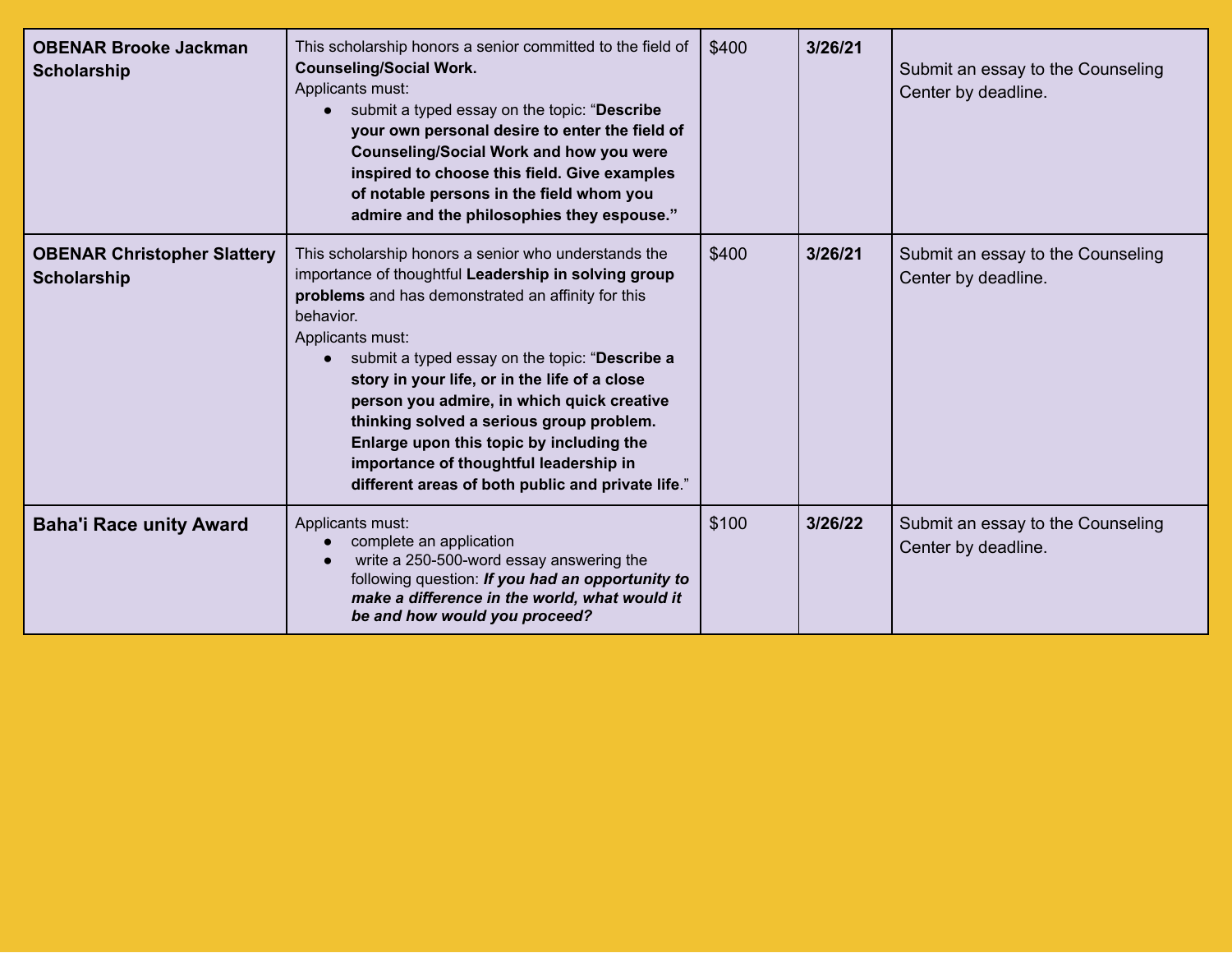| The Honorable Peter Fox<br><b>Cohalan Scholarship in</b><br><b>American History</b>  | This scholarship is awarded to a graduating<br>Nassau/Suffolk county high school senior who will<br>pursue an undergraduate degree with a<br>concentrated study in American History and/or<br>Government. Application package materials include:<br>1. An academic writing sample of at least 10 pages<br>(typed and double spaced) based on any aspect<br>of Long Island history and how it reflects New<br>York State and American history.<br>Chicago-style endnotes, as well as bibliography<br>Two of the sources must be primary<br>3.<br>4. Two letters of recommendation from an American<br>history or American studies teacher<br>5. Personal statement in the form of a 500-word<br>academic autobiography giving special attention<br>to achievements in American history and public<br>service<br>An official transcript<br>6. | \$40,000-<br>\$10,000<br>per year<br>renewable | 3/31/22<br><b>Material</b><br>must be<br>submitted<br>to the<br>counseling<br>office by<br>3/25/22<br>to be<br>considered | Material must be submitted to the<br>counseling office by 3/25/22.<br>Only 3 applications can be sent from<br>our school. |
|--------------------------------------------------------------------------------------|---------------------------------------------------------------------------------------------------------------------------------------------------------------------------------------------------------------------------------------------------------------------------------------------------------------------------------------------------------------------------------------------------------------------------------------------------------------------------------------------------------------------------------------------------------------------------------------------------------------------------------------------------------------------------------------------------------------------------------------------------------------------------------------------------------------------------------------------|------------------------------------------------|---------------------------------------------------------------------------------------------------------------------------|---------------------------------------------------------------------------------------------------------------------------|
| <b>Appliance World</b><br><b>Community Service</b><br><b>Scholarship</b>             | Applicants must:<br>Have demonstrated outstanding community<br>service<br>Submit an essay on: Which community service<br>activities have you participated in, which activity<br>meant the most to you and why? What community<br>service plans do you have for the future? How/why<br>would you benefit from this scholarship?                                                                                                                                                                                                                                                                                                                                                                                                                                                                                                              | \$500                                          | 4/14/22                                                                                                                   | Submit an essay to the Counseling<br>Center by deadline.                                                                  |
| <b>Sandy &amp; Art Mager Social</b><br><b>Justice Scholarship</b>                    | Applicants must:<br>Plan to pursue post-secondary education.<br>$\bullet$<br>Show a commitment in word and action to creating<br>a more just and peaceful school, community and<br>world.<br>Priority will be given to graduates with greater<br>financial need.<br>Essay describing your beliefs and the specific<br>steps you have taken to act on those beliefs.                                                                                                                                                                                                                                                                                                                                                                                                                                                                         | \$1,000                                        | 4/14/22                                                                                                                   | Submit an essay to the Counseling<br>Center by deadline.                                                                  |
| <b>Matinecock Masonic</b><br><b>Historical Society College</b><br><b>Scholarship</b> | Applicants must:<br>Submit an essay on topic "Theodore Roosevelt,<br>The Boy Scouts and how they relate to Oyster<br>Bay." At least 1500 words<br>Pictures/drawings are encourages<br>Provide College acceptance letter                                                                                                                                                                                                                                                                                                                                                                                                                                                                                                                                                                                                                     | Up to<br>\$3,000                               | 4/14/2022                                                                                                                 | Submit an essay to the Counseling<br>Center by deadline.                                                                  |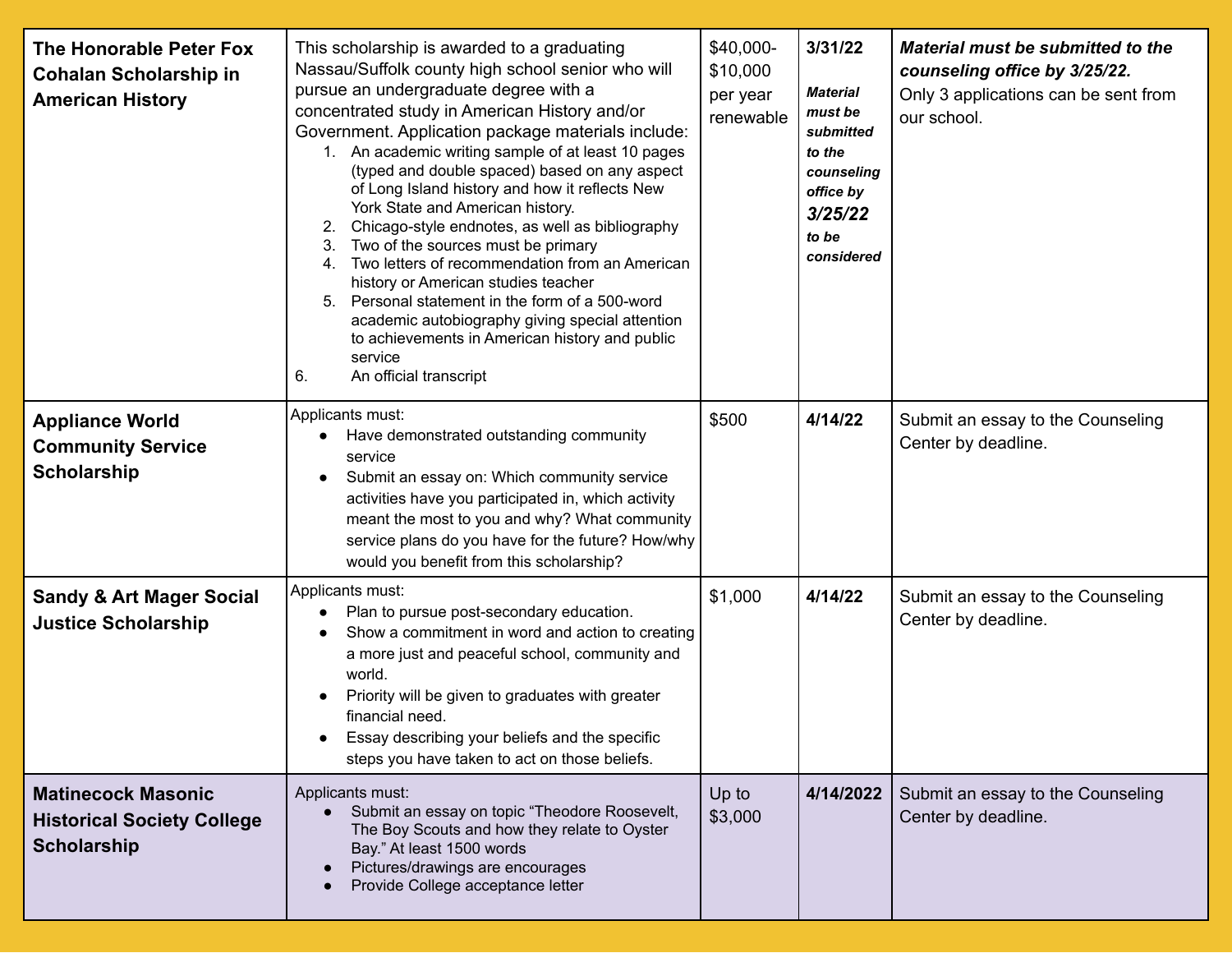| <b>Oyster Bay Lions Club</b><br><b>Community Service Award</b>                        | Applicants must:<br>Complete the application<br>Write an essay explaining why you should be<br>considered for this award. You may refer to past<br>community service activities, club affiliations and<br>prior accomplishments in school. Also, talk about<br>your educational plans & any plans for future<br>contributions to our community.                                                   | \$1,500                 | 4/14/22                                         | Applications in counseling office.<br>Submit an essay to the Counseling<br>Center by deadline. |
|---------------------------------------------------------------------------------------|---------------------------------------------------------------------------------------------------------------------------------------------------------------------------------------------------------------------------------------------------------------------------------------------------------------------------------------------------------------------------------------------------|-------------------------|-------------------------------------------------|------------------------------------------------------------------------------------------------|
| <b>Island Federal Credit Union</b><br><b>Scholarship</b>                              | Island Federal is offering three \$10,000 and eight \$2,500<br>scholarships to qualifying seniors who live and attend<br>school on Long Island. In addition students must hold an<br>Island checking/debit account at the time of entry (a<br>no-cost requirement that can be opened at any branch.)                                                                                              | 3-\$10,000<br>8-\$2,500 | 4/22/22                                         | https://www.islandfcu.org/Island-Schola<br>rship.aspx                                          |
| <b>North Country Garden Club-</b><br>Virginia W. Smith Scholarship                    | Applicants must:<br>be interested in furthering their education at the<br>college level in horticulture, environmental, or<br>conservation studies.<br>complete all parts on the application.<br>a personal interview will be required.                                                                                                                                                           | \$2,500                 | 4/30/22                                         | https://ncgc.org/scholarship/application/                                                      |
| <b>Nassau Community College</b><br><b>Foundation Excellence</b><br><b>Scholarship</b> | Applicants must:<br>Be a 2022 grad from a Nassau County HS<br>Be a Nassau County resident<br>Have minimum GPA of 85<br>Enrolling as a full-time student at NCC<br>Complete the application<br>Submit an essay on a significant activity that<br>shows evidence of leadership & demonstrates<br>your commitment to the welfare of others in the<br>community.<br>Have a completed FAFSA by June 1. | \$200-<br>\$2,000       | 5/2/22<br>Due to<br>counselor<br>by<br>4/25/22. | Applications are in the Counseling<br>Center.<br>Only TWO students can be nominated.           |
| <b>Jovia Family Scholarship</b>                                                       | Applicants must:<br>Student must have a four year overall high school<br>GPA of 90 or above<br>Student must complete fifty (50) hours of<br>community service<br>Student must participate in three (3)<br>extracurricular activities and/or sports<br>Student applicant must be a Jovia member to be<br>an eligible applicant.                                                                    | \$3,000                 | 5/1/22                                          | https://www.jovia.org/learn/scholarships<br>/family-scholarship-application                    |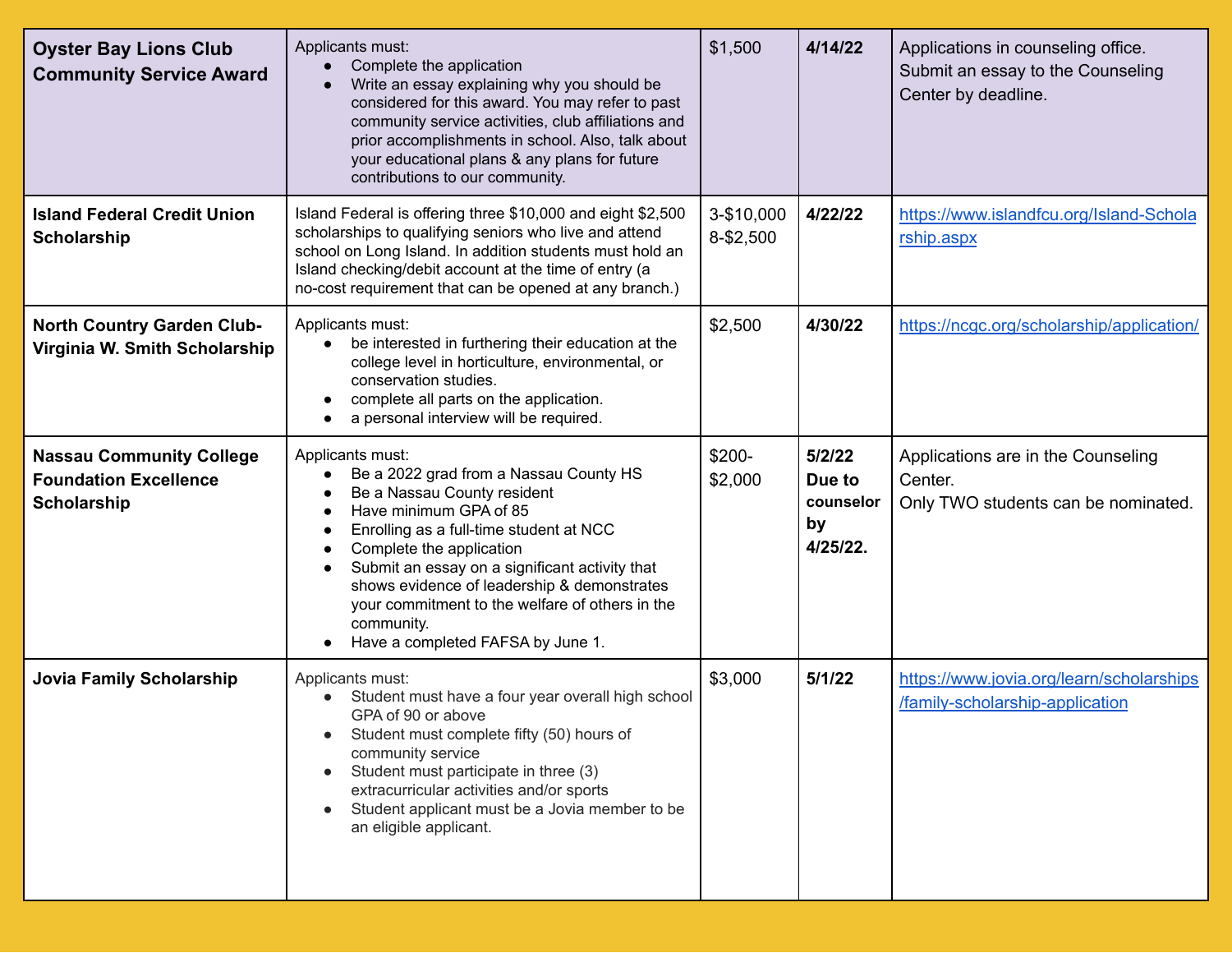| The Huntington Arts Council<br><b>Scholarships</b>                                                                                                                                  | Sandi Bloomberg Scholarship: The Sandi Bloomberg<br>Scholarship for dance is a competitive scholarship for<br>Nassau and Suffolk county high school graduating<br>seniors who are considering furthering their education in<br>dance.<br>Rea Jacobs Scholarship: The Rea Jacobs Scholarship<br>for dance is a competitive scholarship for Nassau and<br>Suffolk county high school graduating seniors who are<br>pursuing a four-year college degree with a major or minor<br>in dance. |                  | 5/2/22  | https://www.huntingtonarts.org/program<br>s/arts-in-education/scholarship-progra<br>ms/ |
|-------------------------------------------------------------------------------------------------------------------------------------------------------------------------------------|-----------------------------------------------------------------------------------------------------------------------------------------------------------------------------------------------------------------------------------------------------------------------------------------------------------------------------------------------------------------------------------------------------------------------------------------------------------------------------------------|------------------|---------|-----------------------------------------------------------------------------------------|
| <b>Matinecock Lodge Music</b><br><b>Scholarship The John Lewis</b><br><b>Memorial Scholarship</b>                                                                                   | Applicants must:<br>Intend to major/minor in music and/or continue<br>with their instrument in college.<br>Complete application<br><b>NYSSMA</b> scores<br>$\circ$<br>2 Letters of recommendation<br>$\circ$<br>Essay about your musical involvement in<br>$\circ$<br>high school & why you would like to be<br>considered for this scholarship.                                                                                                                                        | \$1,000          | 5/13/22 | Applications are in the Counseling<br>Center.                                           |
| <b>PB&amp;J Foundation Scholarship</b>                                                                                                                                              | This annual scholarship is for students who have<br>experienced personal challenges that may not have<br>allowed them to perform well academically, but still have<br>the drive to succeed.<br>Applicants must:<br>Be a graduating senior<br>Plan to attend a 2 or 4 year college                                                                                                                                                                                                       | Up to<br>\$1,000 | 5/31/22 | bit.ly/pbjscholarship2022                                                               |
| <b>Theater Three Productions</b><br><b>Julie Peierls Scholarship</b>                                                                                                                | Applicants must<br>be a Long Island resident<br>plan to pursue a career in professional theater<br>continuing education in college or conservatory.<br>Audition and interview will be required in addition<br>to application.                                                                                                                                                                                                                                                           |                  | 6/1/22  | https://theatrethree.com/peierlsscholars<br>hip.html                                    |
| <b>Adventureland's Helping</b><br><b>Hands Foundation</b><br><b>Scholarships- Vivian &amp; Tony</b><br><b>Gentile Scholarship</b><br><b>Sachem Dental Group</b><br><b>Endowment</b> | Applicants must<br>be attending a college or university ON LONG<br>ISLAND in the fall.<br>Sachem Dental Group Endowment: Applicant must also<br>be pursuing a degree in science or medical fields.                                                                                                                                                                                                                                                                                      | \$5,000          | 6/30/22 | http://www.helpinghandsli.org/tony-gent<br>ile-memorial-scholarship-fund/               |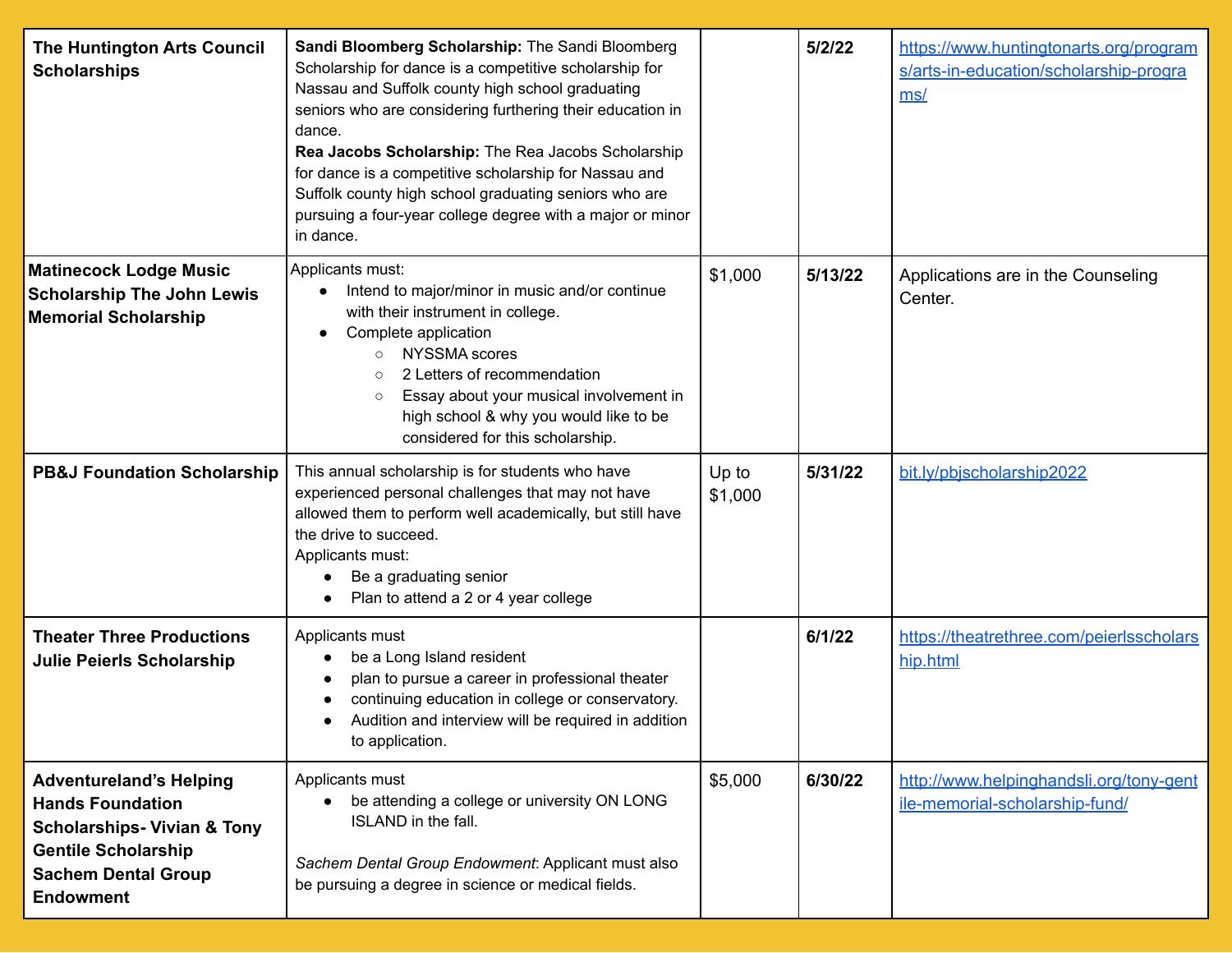| <b>Brooklyn College</b><br><b>Scholarships</b>        | More than 600 scholarships available annually                                                                                                                                                                                                                  | Varies                                                                                                                                   | <b>Varies</b>                                                       | https://www.brooklyn.cuny.edu/web/abo<br>ut/offices/scholarships.php                                                                                   |
|-------------------------------------------------------|----------------------------------------------------------------------------------------------------------------------------------------------------------------------------------------------------------------------------------------------------------------|------------------------------------------------------------------------------------------------------------------------------------------|---------------------------------------------------------------------|--------------------------------------------------------------------------------------------------------------------------------------------------------|
| <b>New York State Excelsior</b><br><b>Scholarship</b> | Applicants must:<br>be NYS residents and citizens of the U.S.<br>have Parents with a combined income of<br>\$125,000 or less<br>plan to pursue a degree at a SUNY or CUNY<br>college.                                                                          | Full Tuition   Please<br>at a SUNY<br>or CUNY<br>College or<br><b>University</b><br>Pending<br>the<br>appropriation<br>of state<br>funds | <b>Click on</b><br>the link to<br><b>learn</b><br>more.             | https://www.hesc.ny.gov/pay-for-college/<br>financial-aid/types-of-financial-aid/nys-gr<br>ants-scholarships-awards/the-excelsior-<br>scholarship.html |
| <b>New York State Dream Act</b>                       | Applicants must:<br>graduate from a NY High School<br>-Have one of the following:<br>U-Visa<br>$\circ$<br>T-Visa<br>$\circ$<br><b>Temporary Protected Status</b><br>$\circlearrowright$<br>Be without lawful immigration status<br>$\circ$<br>(including DACA) | Free tuition<br>at a SUNY<br>or CUNY<br>college or<br>University<br>Pending<br>the<br>appropriation<br>of state<br>funds                 | Please<br><b>Click on</b><br>the link to<br><b>learn</b><br>more.   | https://www.hesc.ny.gov/dream/                                                                                                                         |
| <b>Scholarship</b>                                    | McDonald's HACER National McDonald's HACER program was created to grant<br>eligible Hispanic students aid so they can achieve<br>their dreams through higher education. Over \$31<br>million have been granted.                                                | Varies                                                                                                                                   | <b>Please</b><br><b>click</b> on<br>the link to<br>llearn<br>∣more. | https://www.mcdonalds.com/us/en-us/co<br>mmunity/hacer.html                                                                                            |